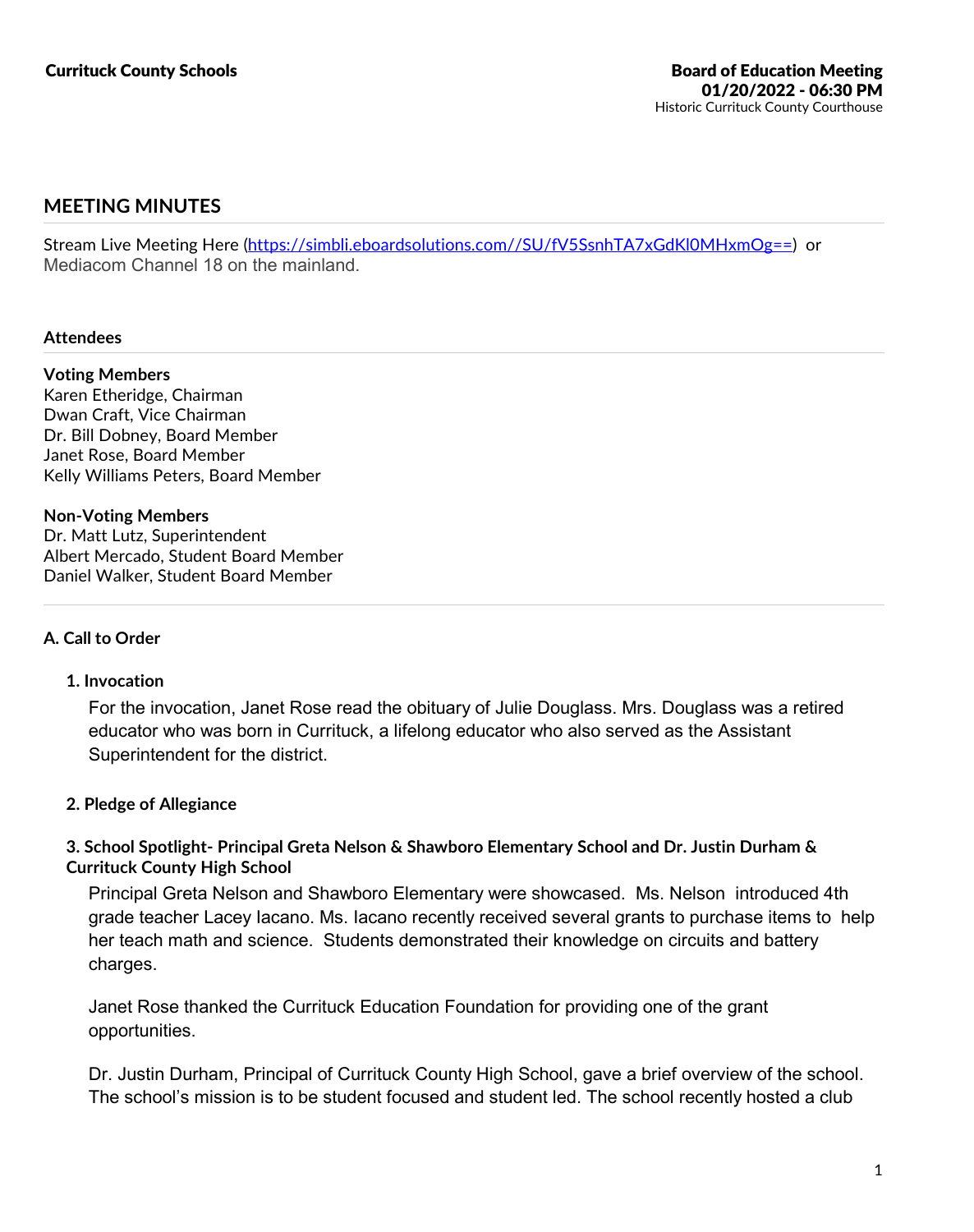fair, blood drive and the Special Olympics, which was supported by all students. Dr. Durham said that learning was organic and hands-on. He thanked all of his schools' teachers for their teaching styles which promote this type of learning. Students Daniel Walker and Dylan Seamster spoke on their involvement at the high school which includes academic rigor and clubs. The students performed a duet on their instruments. Although the school has athletics - academics are at the forefront. Dr. Durham introduced his Assistant Principals, Mike McCullough and Tenia Maurer, Math Department Chair Robert Griffin and John Weeks, Band Instructor.

Dr. Lutz thanked Dr. Durham for his work at the high school -which is a pleasure to visit. The Board agreed.

## **B. Public Comment Session**

Robert Griffin, teacher, spoke on the mask mandate. He added how he appreciated Administration and Dr. Durham for all of their work. Mr. Griffin said that schools have been wearing masks since almost the start of school. It was his opinion that students should be learning in the buildings. Quality of teaching and learning matters. If he is required to teach in a mask - so be it.

Jeffery Sadomo, parent, said he was still awaiting the final outcome regarding the mask requirement. The Board has been speaking regularly since last year about removing masks. He hopes masks are removed soon because of the negative impact on younger students.

Jason Smith, parent, recently visited and reviewed the COVID guidelines on the NC Health and Human Services website. He asked that the Board question the narrative along with the validity of testing and the difference between the flu and COVID. He spoke about contracting COVID and the mild effects he experienced. He asked the Board to throw out the State's COVID toolkit. He also called the local health department and was informed it was the Board of Education who set policy regarding COVID protocols.

## **C. Approval of Agenda (Action)**

Removal of Item F.

Motion made by: Dr. Bill Dobney Motion seconded by: Janet Rose Voting: Unanimously Approved

## **D. Student Board Member Report**

Student BOE Members reported on school events, student competitions and athletics. The Board will be accepting applications for the next Student Board Member Representatives. Interviews will be conducted in February.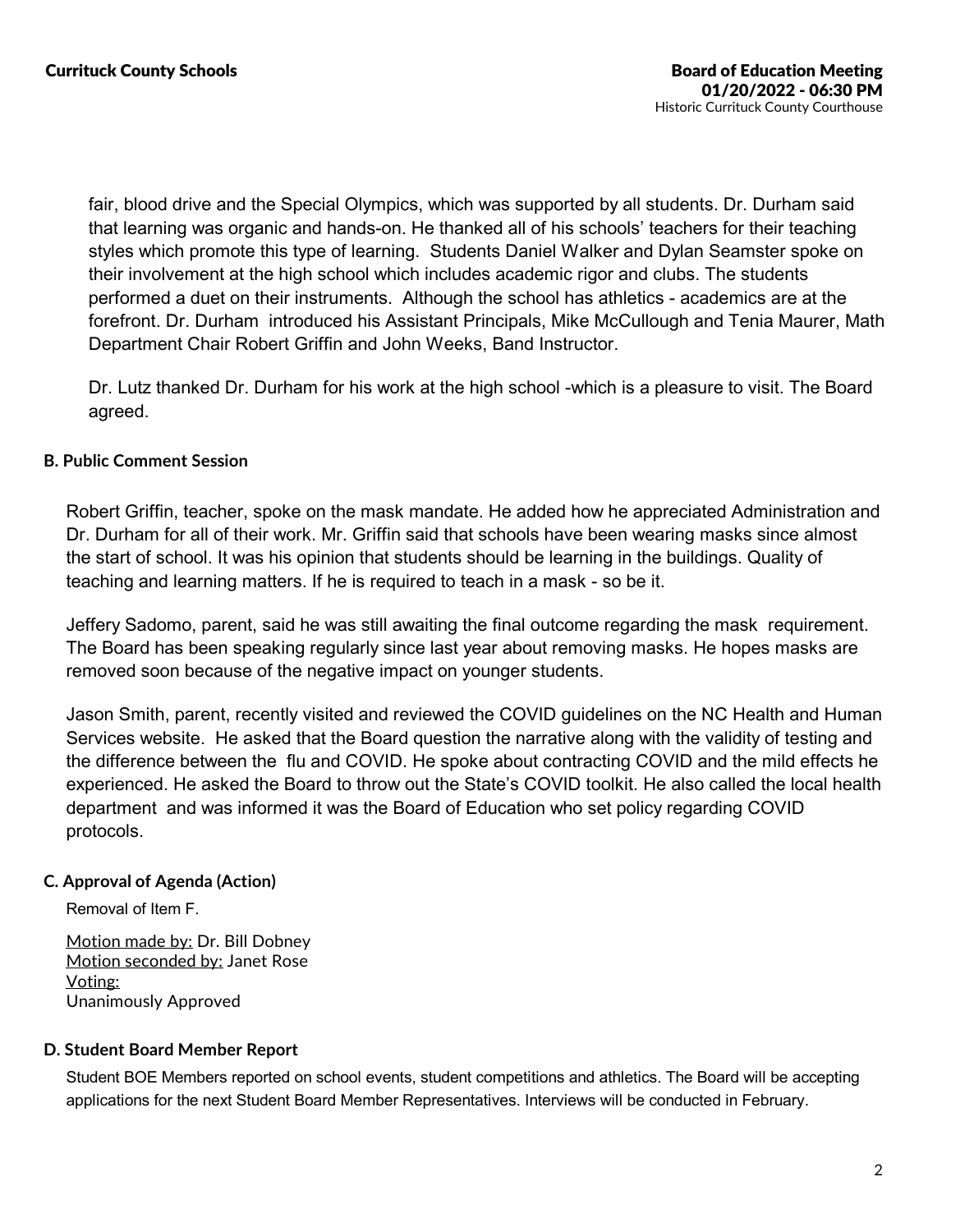## **E. Recognition of JP Knapp Early College**

Dr. Lutz recognized JP Knapp Early College for their graduation rate of 98.3%. Principal Denise Fallon accepted the certificate and spoke on the students' success.

# **F. Anderson Smith & Wike PLLC - Audit Report (Action)**

Removed from agenda.

# **G. Facilities Update:**

Dr. Lutz provided the current status of the schools' expansion projects. Moyock Elementary and Moyock Middle School expansions are on track. Aerial footage was presented of the campuses so the expansion areas could easily be seen. In addition to the increased classroom space at MES, the cafeteria will now be located within the building. Along with the cafeteria expansion and increased classrooms at MMS, the renovation of the multi-purpose room will provide a savings rather than adding on. The additional room will support the band program.

Regarding the land purchase and building a school off of Tulls Creek Road, the RFQ has been sent out and will close January 28, 2022. Updates will be shared each month.

Dwan Craft liked the safety aspect of having the MES cafeteria within the building. Kelly Peters asked what students would be attending the new school. Dr. Lutz said the school is projected to open in 2025. The district will begin reviewing school boundaries in 2023. Janet Rose thanked Dr. Lutz for moving forward with the district's needs. She was delighted with the work that he and the Board had done to address the growth in the north end of the county. Chairman Etheridge said the Board and County Commissioners had been meeting on an annual basis but no one had any idea the County's growth would explode like it has in the past two years. The Board will continue to work with the County Commissioners and the County Manager to address the growth. She applauded Dr Lutz for his work.

- **1. Expansion Projects**
- **2. New Construction**

# **H. Safe Schools Update**

Virginia Arrington, Student Services Coordinator, presented an update on COVID in the schools. The state's toolkit has been updated. The quarantine time has lessened from 10 to 5 days - depending on the length of symptoms. A negative COVID test is not required. Ms. Arrington added that the district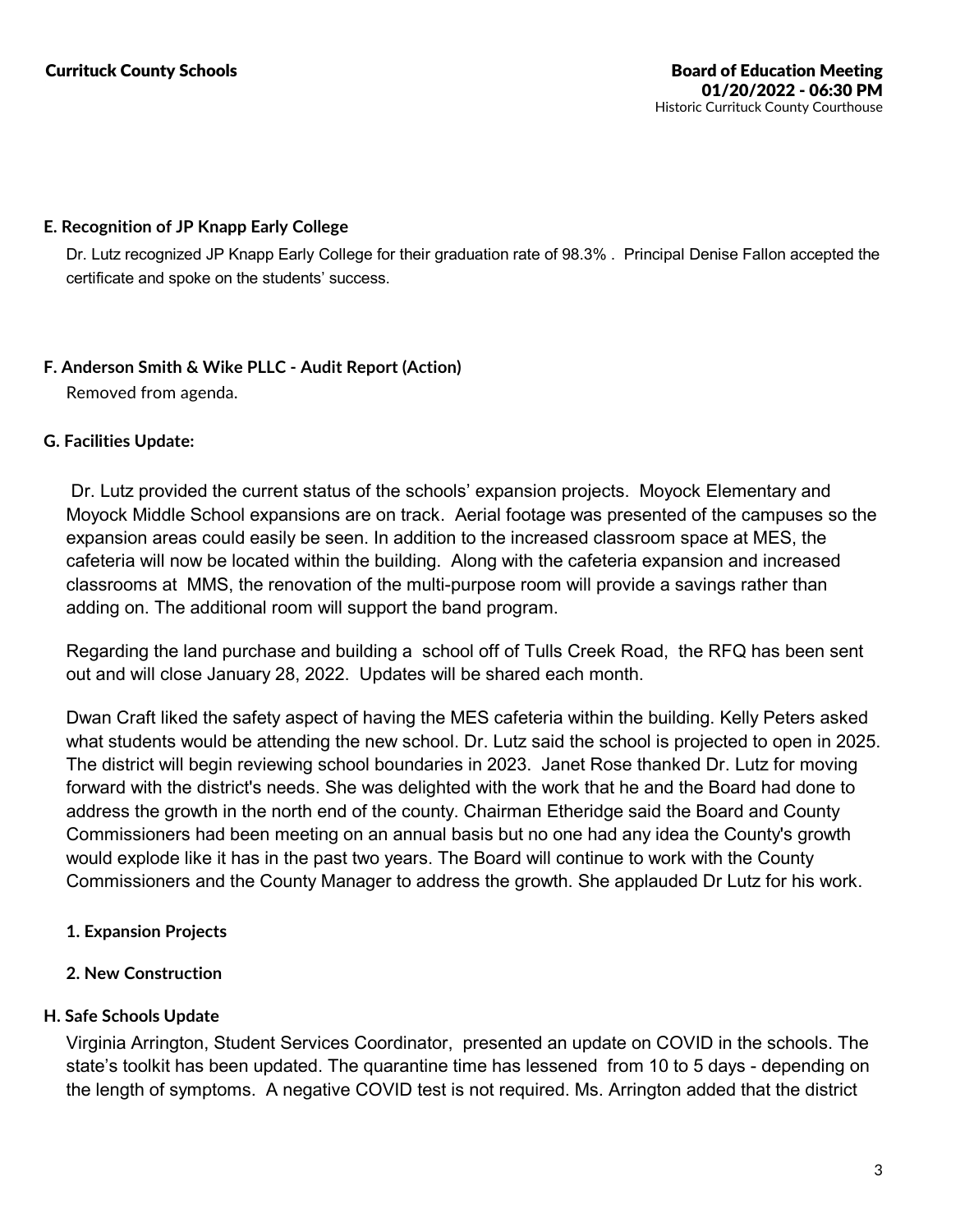never required negative testing following quarantines.

She presented the most current data on positive cases and quarantines in the schools . If the district was unmasked, there would be over 400 students quarantined -accumulating approximately 2,000 absences. Due to demand the testing turnaround time has increased from one to two days.

The Department of Health and Human Services is recommending a booster for school aged students along with vaccines for even younger children. Kelly Peters clarified that quarantine time starts with the start of the symptoms not the testing date. She understands the mask frustration but the main goal is to keep students in schools. The Board discussed the concern with the high number of student absences in addition to quarantines. They know staff are tired and going above their normal job duties in order to keep students in school.

Janet Rose mentioned that some schools are missing nurses. The Board and Dr. Lutz discussed increasing nursing hours at the schools - which has been done at JP Knapp Early College.

Janet Rose inquired about testing availability for those who have been vaccinated. Ms. Arrington replied that testing was available. Janet Rose asked that the district work with teachers and staff who are required to quarantine. The Board discussed the possibility of removing the mask mandate when positive cases declined. The goal is to keep students in schools with their teacher(s). Teachers needed to be protected as well. Dr. Dobney cautioned about creating an arbitrary number. Instead he recommended continuing with masks and reassessing the situation using data at the next Board meeting. Dr. Lutz was also cautious but willing to review the mask mandate if positive case numbers dropped and could be compared to the low numbers in early December '21. Chairman Etheridge spoke on the possibility of a soft opening with K-2, however, a spike in cases would require implementing the mask mandate again.

## **1. Masks in the Schools (Action)**

Motion made by: Dr. Bill Dobney Motion seconded by: Karen Etheridge Voting: Unanimously Approved

## **I. Consent Agenda (Action)**

Motion made by: Dwan Craft Motion seconded by: Dr. Bill Dobney Voting: Unanimously Approved

## **1. Personnel Report Dated January 20, 2022**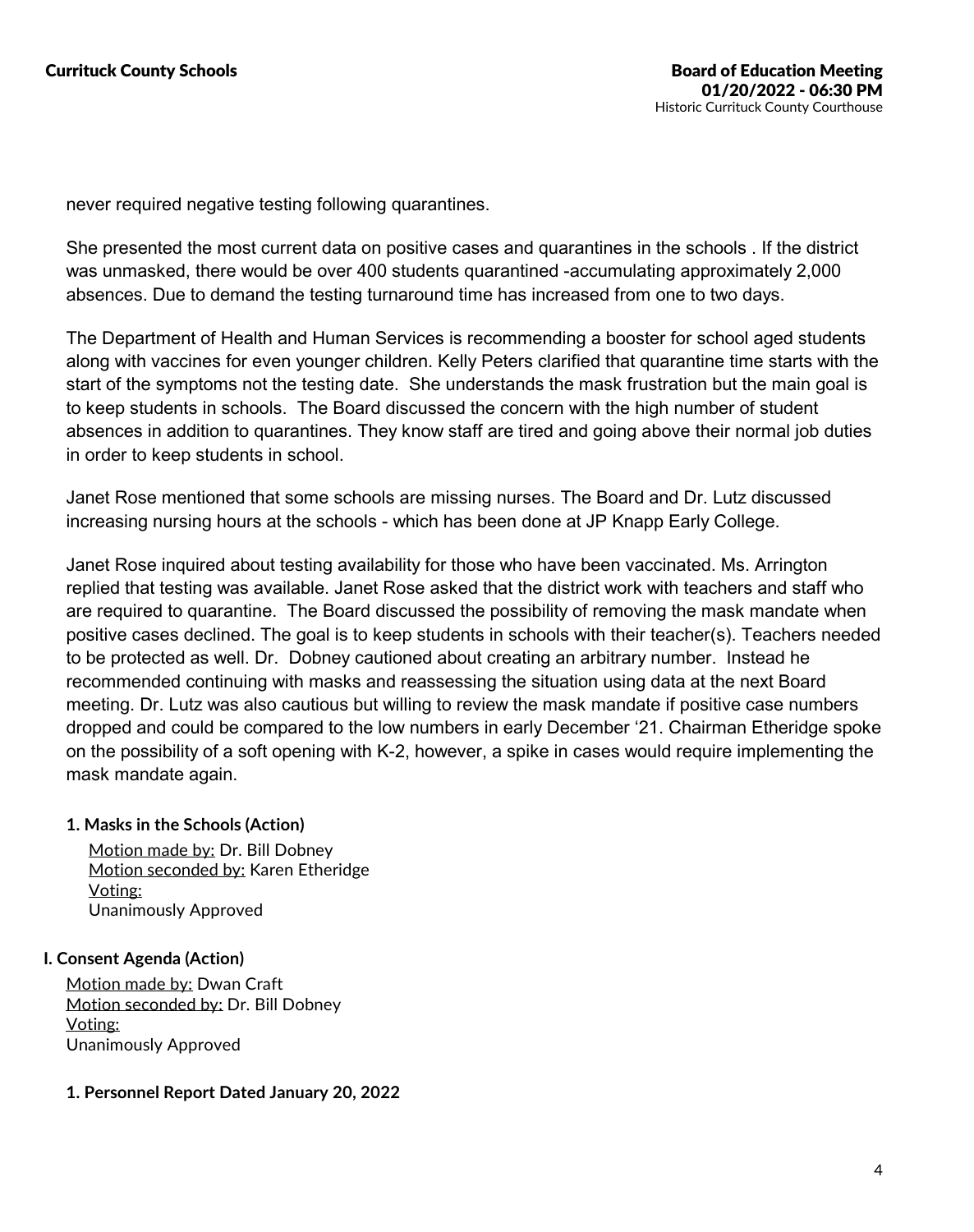- **a. Confidential Leave Report January 20, 2022**
- **2. Closed Session Minutes for December 1, 2021**
- **3. Board Meeting Minutes December 16, 2021**
- **4. Quarterly Finance Report**
- **5. Banking Reconcilliation**
- **6. Contracts:**
	- **a. Modular Technologies - 2022 Mobile Classroom Project**
	- **b. Trafera -Laptops**
- **7. Revision to Policy 2118 Student Board Members - 1st Reading**
- **8. 2021 Fall Policy Update: 1st Reading (remaining policies)**
	- **a. 3100 Curriculum Development**
	- **b. 4150 School Assignment**
	- **c. 5030 Community Use of Facilities**
	- **d. 7262 Communicable Diseases-Employees**
- **9. 2021 Fall Policy Update -2nd Reading & Adoption**
	- **a. 5210 Distribution & Display of Non-School Material**
	- **b. 6305 Safety & Student Transportation Services**
	- **c. 6320 Use of Student Transportation Services**
	- **d. 6340 Transportation Services/Vehicle Contracts**
	- **e. 7100 Recruitment & Selection of Personnel**
	- **f. 7130 Licensure**
	- **g. 7262 Communicable Diseases - Employees**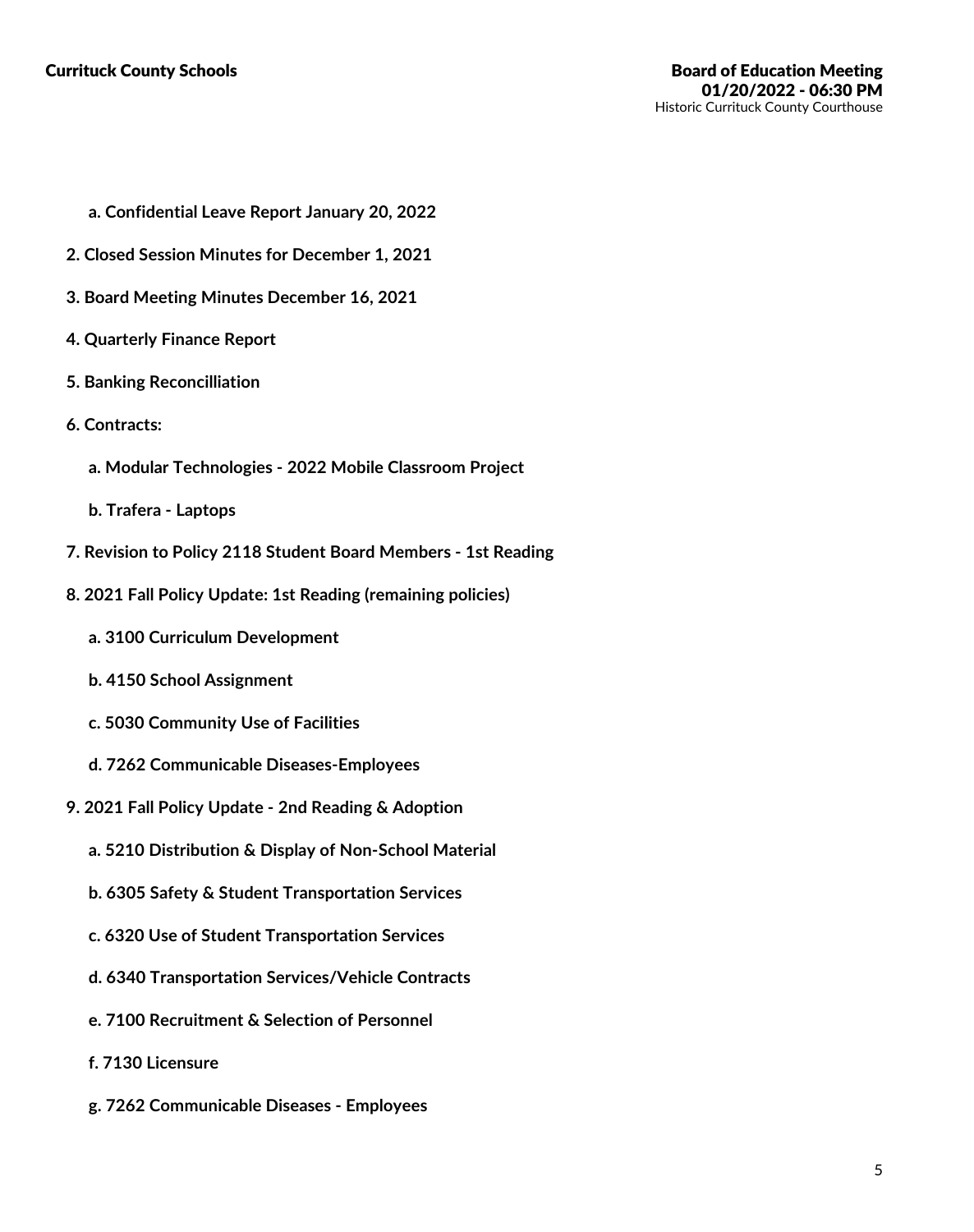- **h. 7340 Employee Dress & Appearance**
- **i. 7510 Leave**
- **j. 7530 Military Leave**
- **k. 7820 Personnel files**
- **l. 8305 Federal Grant Administration**
- **m. 8310 Annual Independent Audit**

### **n. 9000 Planning to Address Facility Needs**

#### **J. Information Items**

- 
- 1. Work Session February 9, 2022- Knapp Professional Learning Center, 4:00 p.m.<br>2. Board of Education Meeting February 9, 2022 Historic Currituck County Courthouse, 6:30 p.m.

### **K. Board Members & Superintendent Comments**

Janet Rose was happy to see prom being planned. Teachers and staff have worked hard. She was hoping for a great 2022.

Kelly Peters said the KIES play was terrific with a lot of the community in attendance. She thanked the district's nurses for the extra work and for filling in various positions. She was very proud of the students and thanked parents for their patience as the Board works through the pandemic.

Dawn Craft recently visited all the schools including attending a recent basketball game which was filled with fans. She invited everyone to attend. She thanked Currituck Kids for inviting her to the 2022 kick off event and for all that they do for the district's children. She wanted to assure everyone that her decisions were not only for the education of students but to keep them safe as well.

Dr. Dobney said that due to impending weather he would not further delay the ending of the meeting and let Dr. Lutz speak.

Dr. Lutz thanked the Finance Department for their hard work with issuing the state bonuses and any required back pay to teachers and staff. He also thanked Melissa Reynolds, Assistant Principal, at MES for her work with Currituck Kids. He added that he was very proud of staff and the community with the effort to keep students in schools. Tomorrow will be a snow day instead of a remote learning day. The district's wrestling team is currently undefeated.